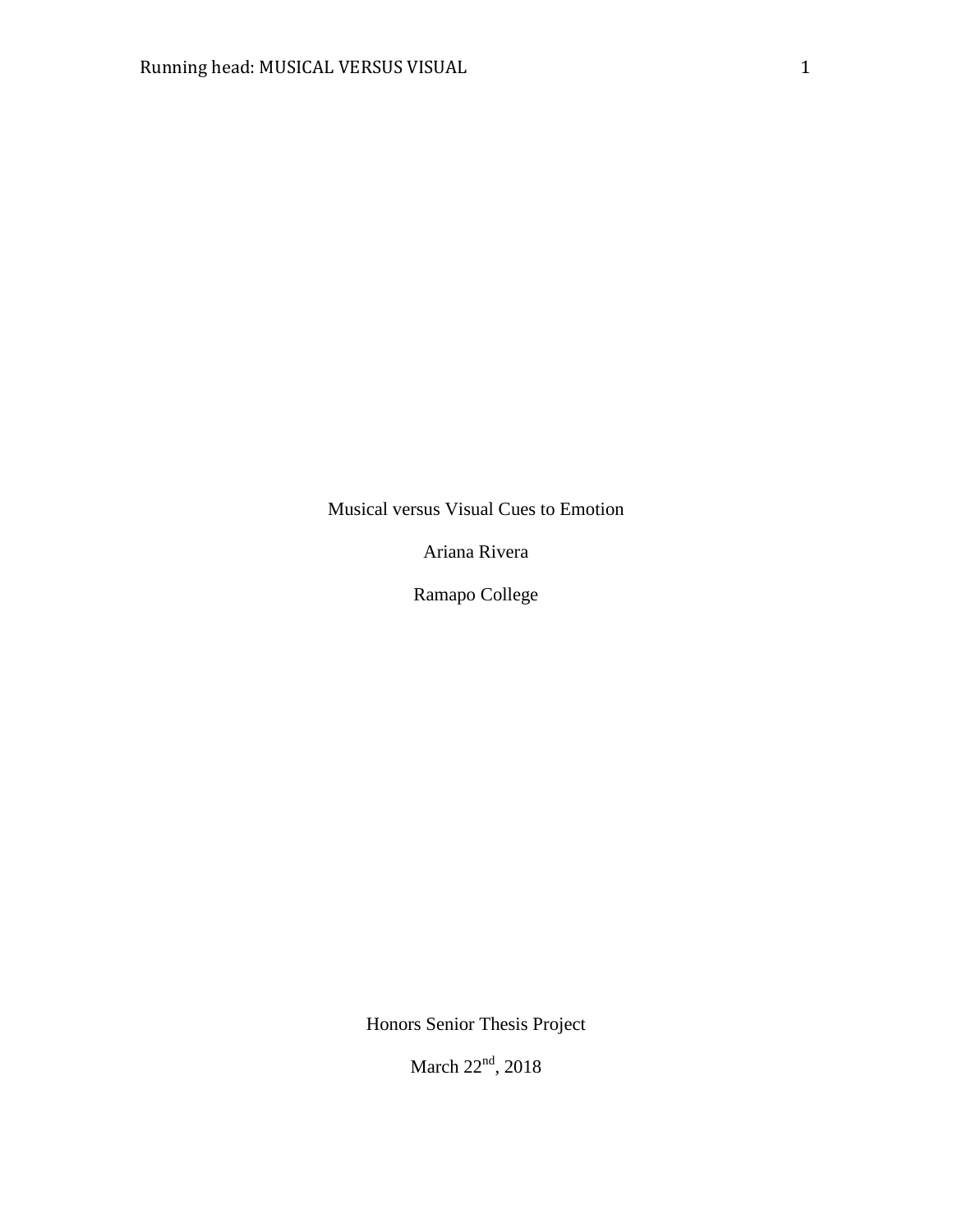## Abstract

The purpose of this research was to measure emotional reactions to art and music and determine which one people react to more. I hypothesized that people would react more to music than a visual stimulus based upon previous studies. The same visual stimuli were presented to study participants with different music. Both the visual and musical components were original pieces. Results indicated that individuals reacted differently to the visual stimuli depending on the music being played.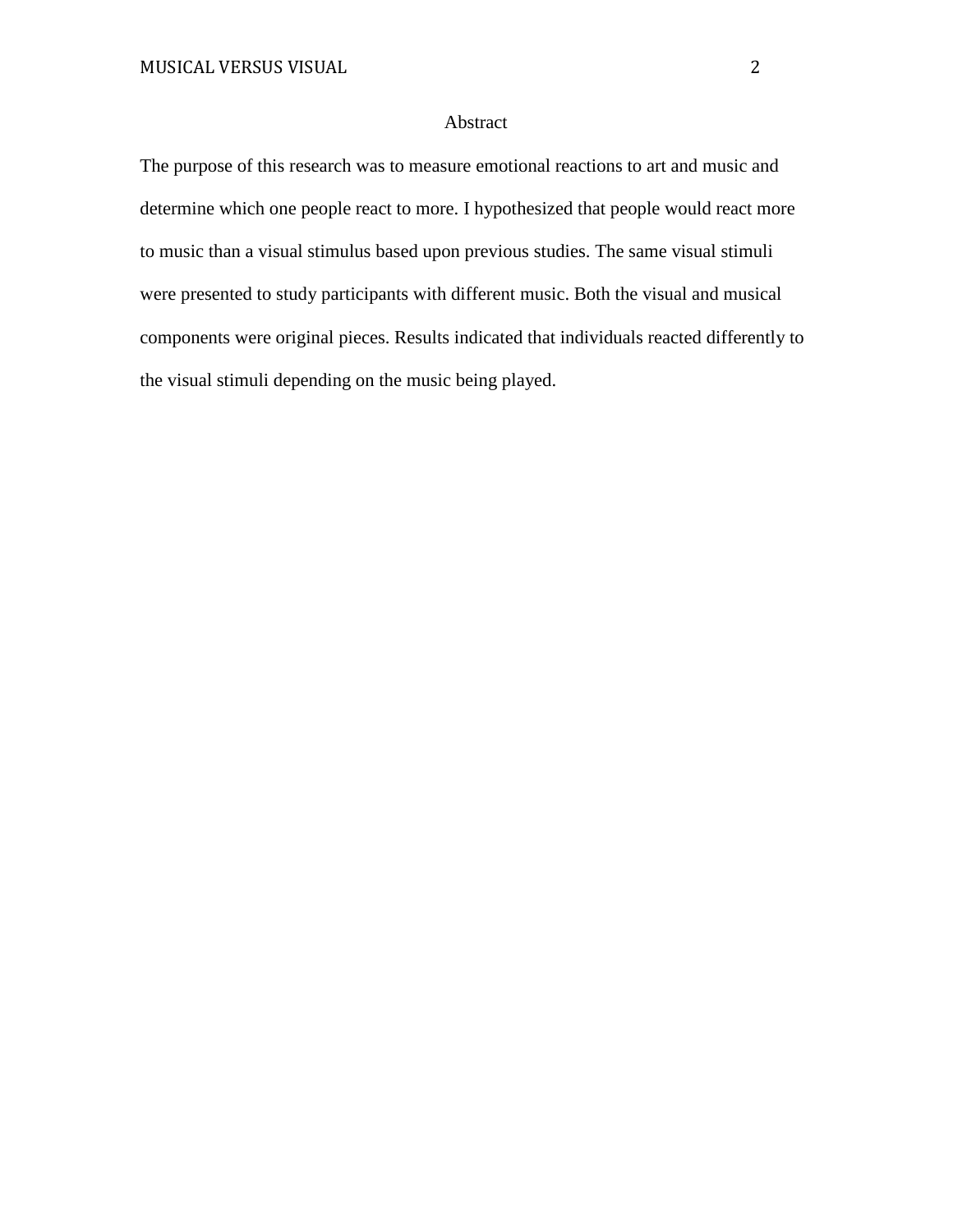#### Musical versus Visual Cues to Emotion

I wanted to investigate whether people react more strongly to the effects of visual art or music when viewing and listening to a brief animation sequence. I thought that people would react more to music based upon a class I took two years ago in which my professor talked about YouTube videos in which people would change the soundtracks to popular movies. In the examples that he showed us, a serious scene could become romantic or comedic and vice versa. I wanted to expand on that idea and see which element, musical or visual, would impact people more.

Various types of research have been done on the differential impacts of music and art. One study showed that when people had to deal with pain, they found it was easier to handle with music rather than art or nothing (Mitchell, MacDonald, & Knussen, 2008). The participants were put into three groups: one with the participants' choice of one out of fifteen artworks, one with preferred music and one with silence (Mitchell, MacDonald, & Knussen, 2008). The participants went through a process and tested their tolerance, pain intensity, perceived control, and anxiety, along with a music listening patterns questionnaire (Mitchell, MacDonald, & Knussen, 2008). The results indicated that the participants with the preferred music had higher levels of tolerance, less anxiety and more perceived control than those who had the visual distraction or nothing at all (Mitchell, MacDonald, & Knussen, 2008). On the other hand, repetition of music found in everyday life affected anxiety in a negative way, but knowing the lyrics increased tolerance and perceived control further (Mitchell, MacDonald, & Knussen, 2008).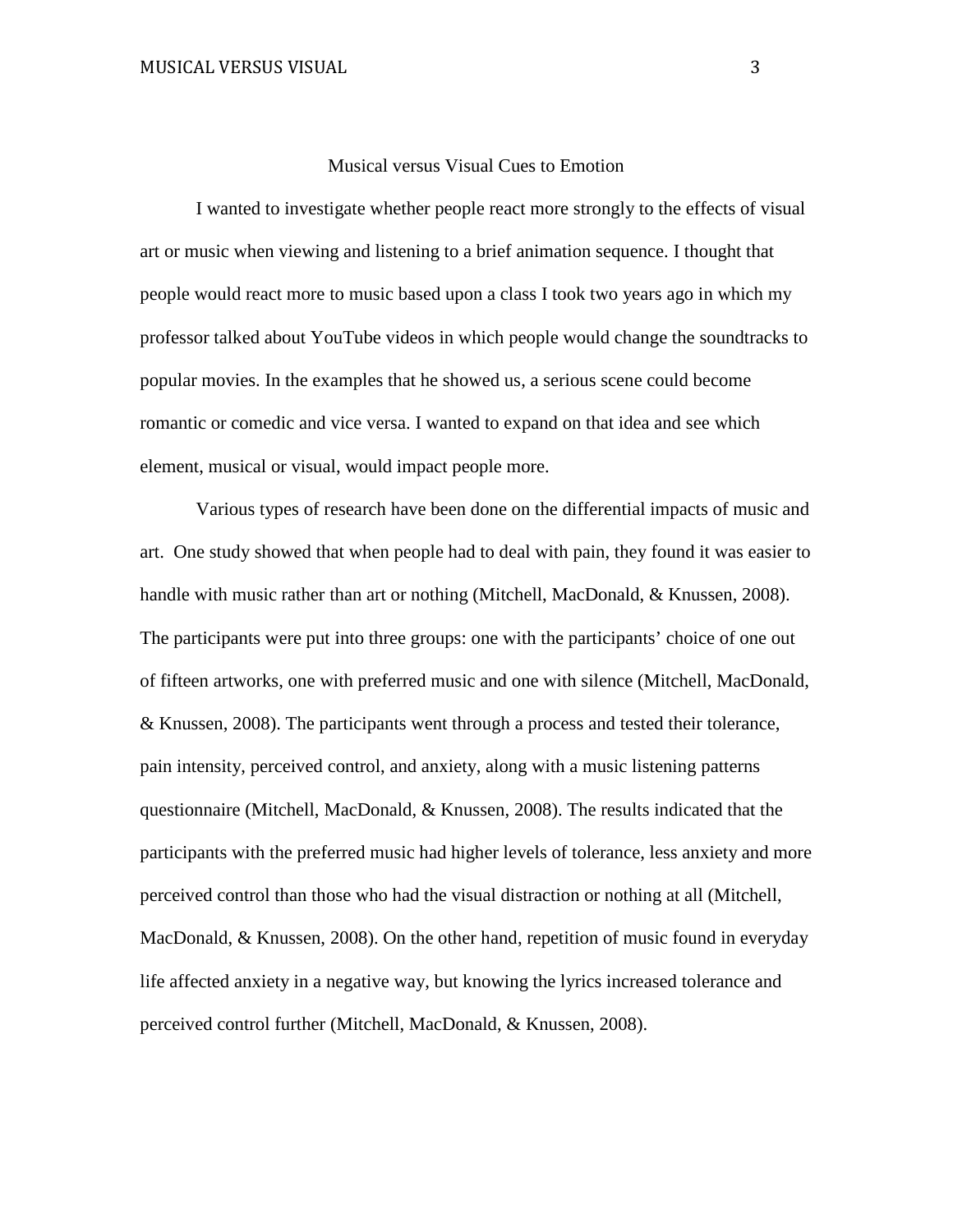There are also multiple studies that go to the core idea of using music to evoke emotion. These studies agree that music can cause an emotional reaction in a person (Baumgartner, 2005; Patrik, 2001). Baumgartner's results also supported the idea that art could induce emotion as well, but not as much as music. These findings support the idea that art and music, but particularly music, can have a strong emotional impact on a person. Results indicated that it is strong enough to reduce a person's pain or perception of pain, and increase or decrease one's anxiety, in addition to evoking a certain emotion from a person.

A different study discussed the emotional impact of music on younger people and older people (Pearce, 2015). Using the Geneva Emotional Music Scale 9, they tested participants to see how film music would affect them (Pearce, 2015). While both groups, younger and older, liked the music and reacted to it in similar ways, the younger people found sad music to be more sad happy music to be more happy as per compared to the older group (Pearce, 2015). Since my study was done with college students, this study may pertain to mine as all of my participants are young. Perhaps the results of my study would have been different with a more diverse group of participants.

There was another study that was very similar to mine that determined "the effect of auditory (happy and sad instrumental music) and visual stimuli (happy and sad faces) congruent or incongruent for emotional content on audiovisual processing using fMRI blood oxygenation level-dependent (BOLD) signal contrast" (Jeong et al., 2011, "Method," para. 1). They were able to find different reactions in the brain based upon the pairing that they did, such as there was more "activation" in the "superior temporal gyrus" for happy music and happy faces over sad music and sad faces (Jeong et al.,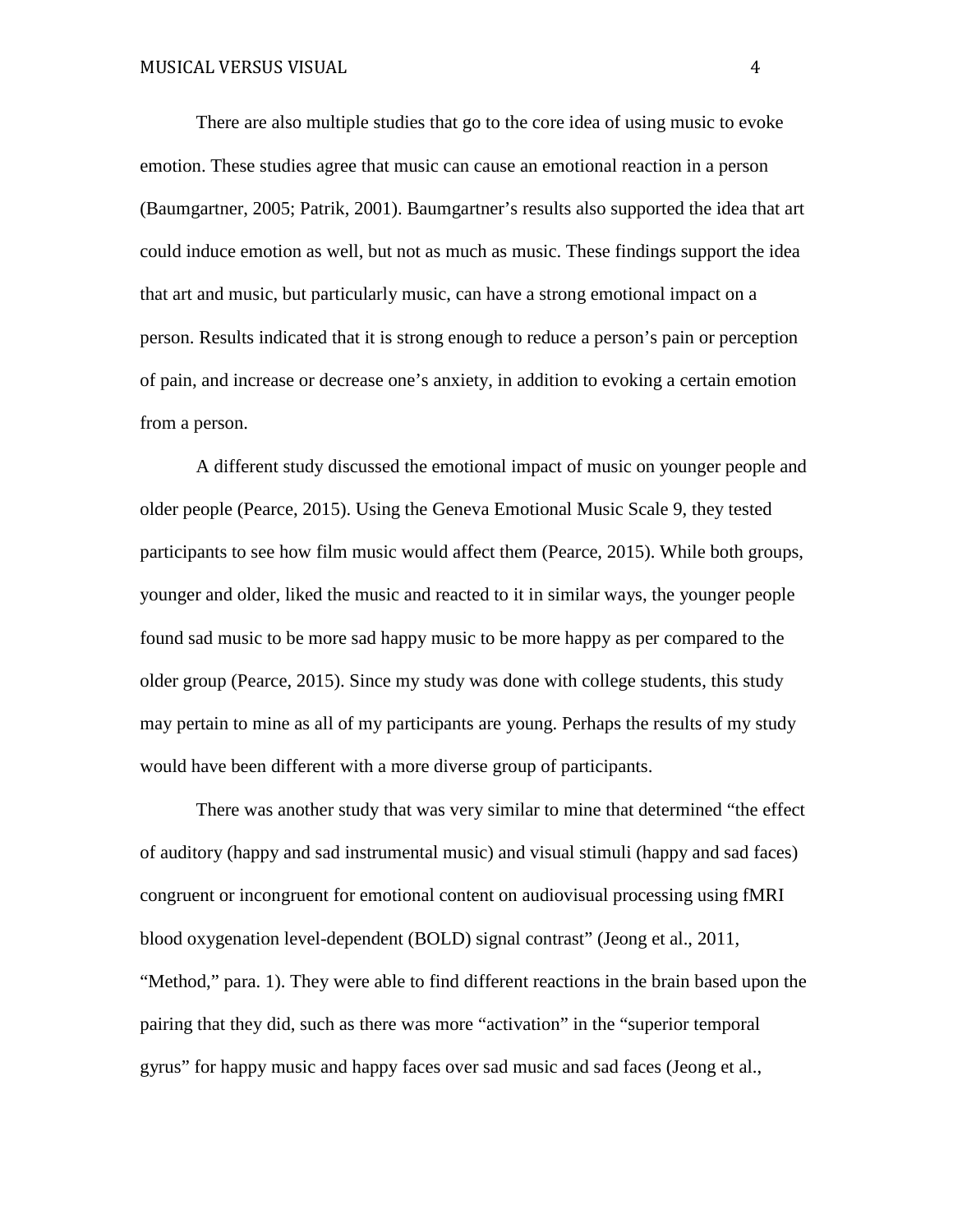2011). Additionally, participants found the happy faces to be less happy when sad music was paired with it and sad faces were less sad when happy music was paired with it (Jeong et al., 2011). While I did not test how emotional participants were, seeing other similar studies further supports my hypothesis.

An article that reviews other studies also mentioned other studies that may relate to mine. In those studies, they tested the visual perception of one's environment based on emotion (Zadra & Clore, 2011). In this article, they state that emotion can impact one's visual perception as well as other stimuli (Zadra & Clore, 2011). The article discussed how a negative emotion can often affect one's perception. For example, one study tested the idea that when one sees a fearful face rather than a neutral face, participants were able to see contrasts better (Zadra & Clore, 2011). Other studies were along the same lines in which perception and attention were tested via all manners of visual stimuli, such as visual illusions, in order to see how mood affects it. Even small things such as how steep a hill seems can be impacted by one's emotions (Zadra & Clore, 2011). One way in which researchers affected mood was by playing sad or happy music while doing the different experiments (Zadra & Clore, 2011). This specifically relates to the study I did as when music is played, it can affect one's emotions and therefore their perception on what is in front of them. If music can affect how steep someone perceives a hill to be, then it should impact the way that they view other things, such as a video. The difference with the study I did was that the video was attempting to portray another emotion at times, which would produce different results than if we were simply looking at only human perception of their environment.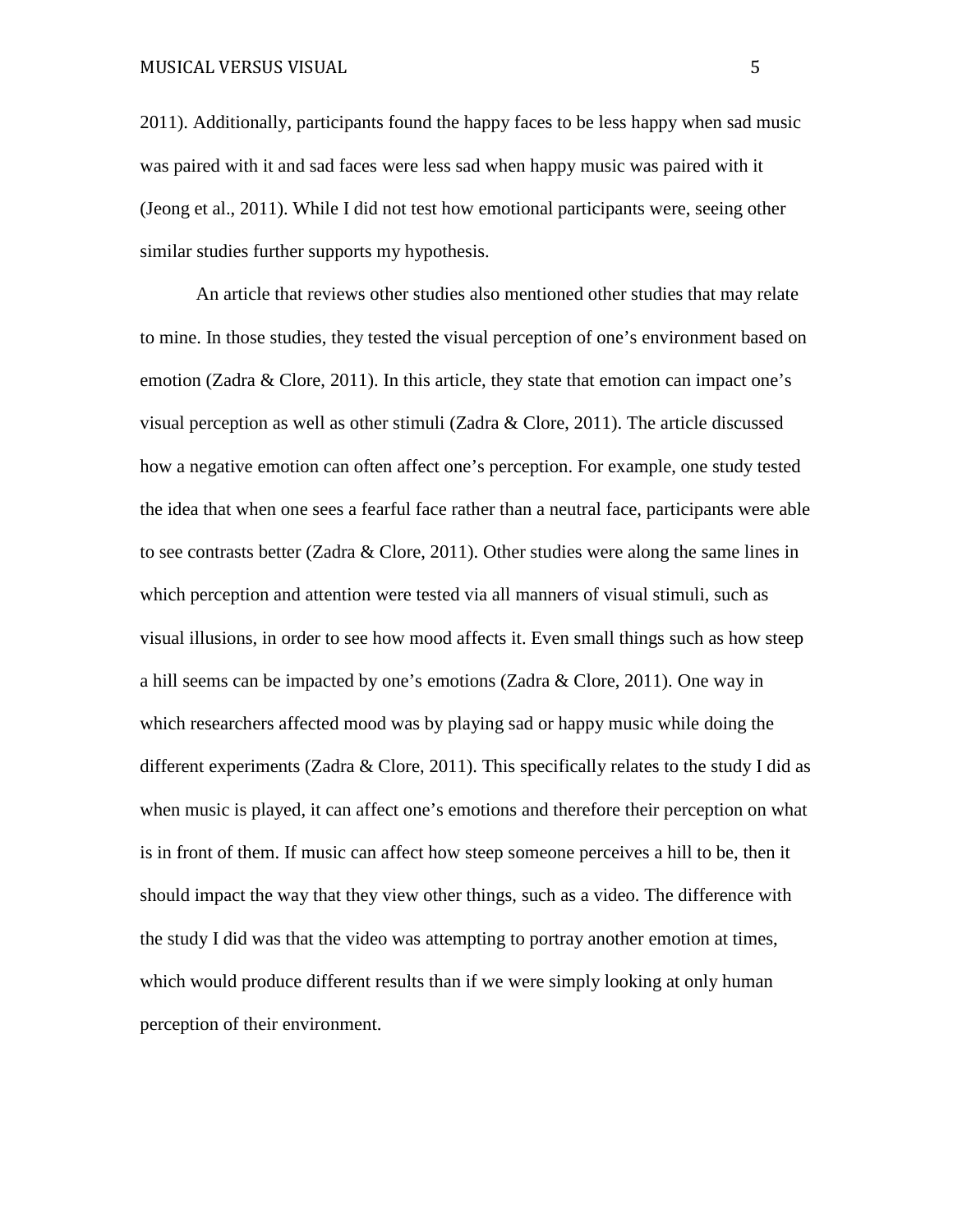Furthermore, a previous study indicated that people were likely to listen more closely to music when they were engaged with art in the form of paintings than when listening to music alone (Shank, 2003). This study was done on pre-service elementary teachers from a southern university, who are likely close in age as those found within my study (Shank, 2003). The students were separated randomly into two groups: a control group and the tested group (Shank, 2003). Both groups were non-musicians who were being taught music lessons over the span of two weeks with one group being show projected paintings (Shank, 2003). They were given a test before the lessons and after to see what these nonmusicians learned and retained (Shank, 2003). "Results indicate that the group receiving visual stimuli in the form of paintings scored significantly higher on listening skills  $(p<.01)$  than the control group which received no visual stimuli " (Shank, 2003, p.58). A similar study was done in which they found that music when paired with art created more activation in the brain (Baumgartner, 2006). It is apparent that the arts correlate with each other as they often pair up or overlap, such as musicals where theatre and music mix or sound art where visual art and music merge. However, these studies support that idea and expand on it to include that a visual stimuli may improve the skills people use to listen to music.

## **Method**

#### **Participants**

The goal was was to include 60 participants, with 15 viewing each set of stimuli. The participants were students from the campus of Ramapo College. There was a diversity of participants by age and gender, but the age likely ranged from 18-24. The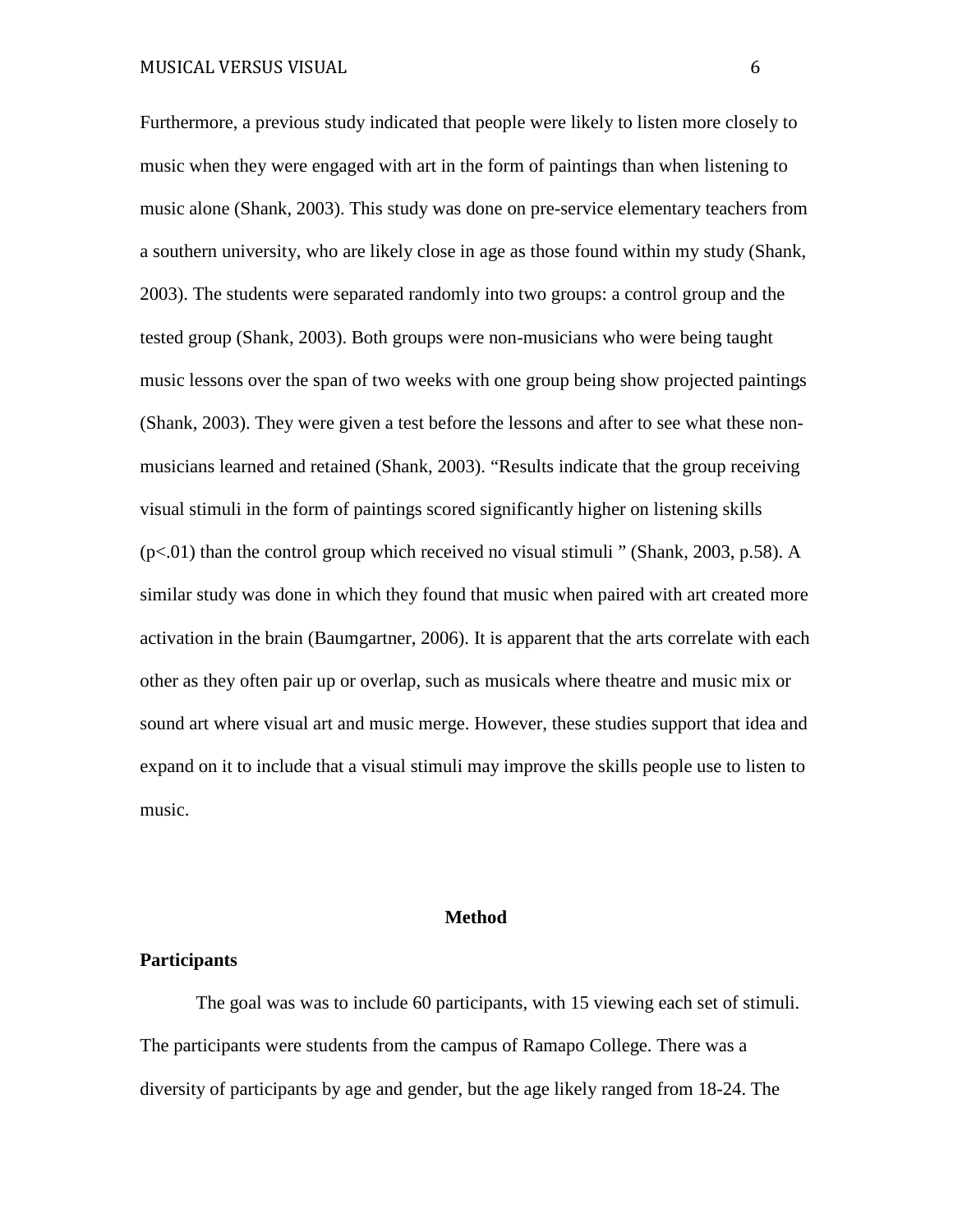participants were not paid, but some gained credit from their teacher for a specific class, *Introduction to Psychology*. Those participants fulfilled part of their research requirement by earning .5 credits. In addition, some professors gave extra credit for participating in studies, which is how some other students may have gained extra credit, at their professor's discretion.

## **Materials and Procedure**

Participants were asked to come to a room equipped with a computer projection and speaker set-up on campus. I presented each participant with a consent statement (please see Appendix A). When the participant signed the consent form, agreeing to be in the study, he or she was then presented with a written survey (please see Appendix B), after watching a piece of animation with music (the stimulus). The study was done with groups of participants; group size varied based on participants' availability.

There were four different possible stimuli for the participants: "happy" animation with "happy" music, "happy" animation with "sad/scary" music, "scary" animation with "happy" music or "scary" animation with "sad/scary" music. The animations did not correlate to each other in any way and all four of the soundtracks were different. All of the art and music was original work created by me. Participant groups were randomly assigned to a set of two animation/music combinations.

One of the four stimuli was presented face-to-face to a group of participants at random. It took place in a classroom with a projector connected to a desktop and surround sound system. They were then asked to circle the emotion that the video most closely evoked for them from a list on a paper that was handed out after the video played (Appendix B). The list of emotions were: Anger, Sadness, Happiness, Fear, or Disgust.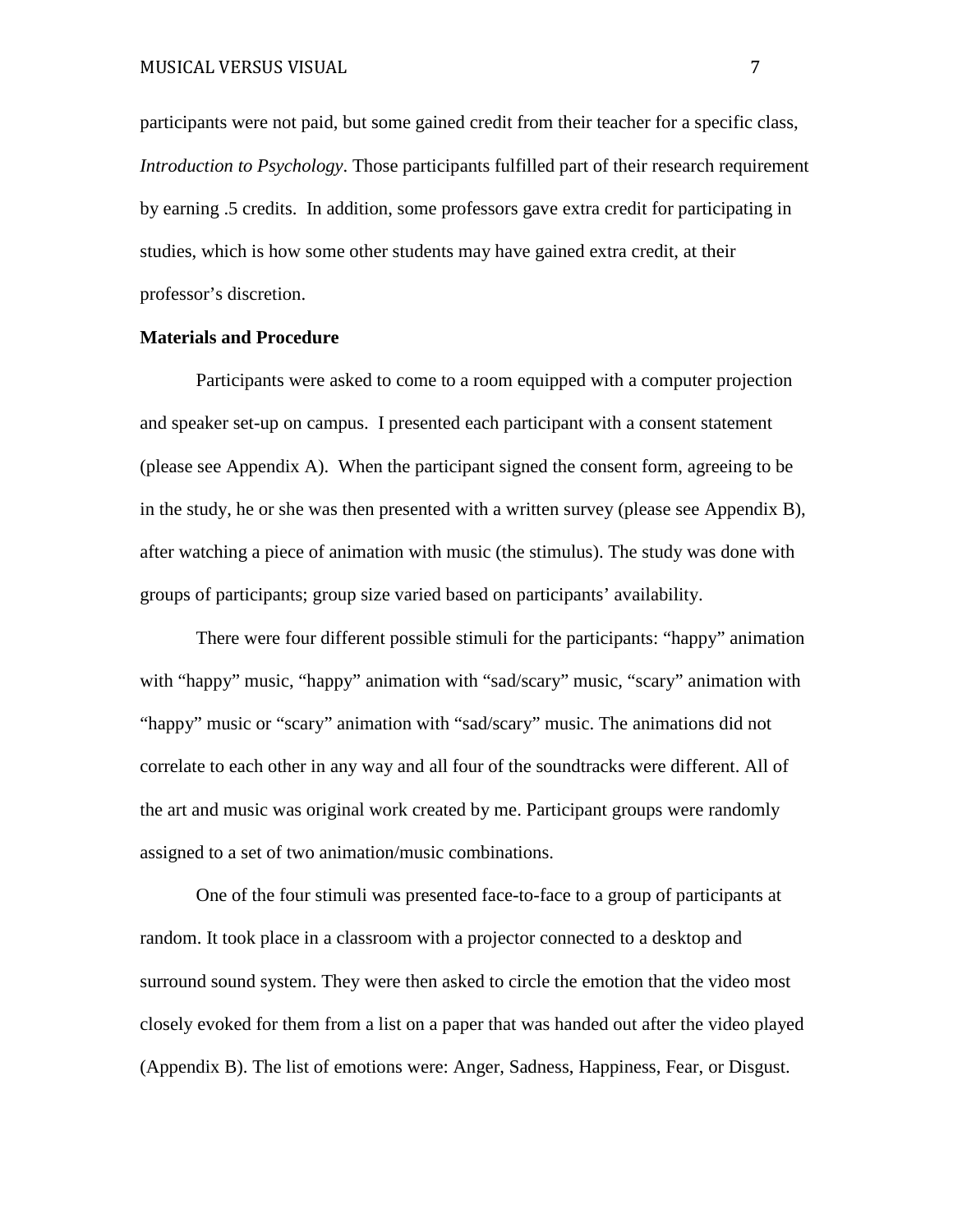They then saw a second animation (different from first) with different music and were asked again to pick the emotion evoked. No participant saw the "happy" animation or the "sad/scary" animation twice.

All participants were debriefed at the end of the study and I answered any questions that they had.

## **Development of Animations and Composition of Music**

There were two animations that I created, one that was "happy" and one that was "scary." One was a stop motion animation composed of an abundant amount of pictures strung together through the program Final Cut Pro. The other was made using Cinema 4D to show the planets revolving around the sun and gradually dying. Two possible soundtracks accompanied each animation. Each animation had one song that was "happy" and one song that was "sad/scary". There were 4 soundtracks in total, as the 2 "happy" and the 2 "sad/scary" soundtracks were different from each other. The soundtracks were created on the software program Logic. These animations and soundtracks were viewed and listened to by others who assisted with the project before the study was conducted to ensure that they evoke the correct emotion. While the music evoked the correct emotion with everyone who was asked to review it, the "happy" animation was criticized as being "too quirky" at one point by one person.

For the "happy" stop motion animation, I asked my friend Samantha Risman to be my model. She is a typically energetic person and she was excited and willing to be a part of the project. At first, I did not initially have a plan for what the photos would consist of, but I found some props in the room that we were working in, a water dispenser and a cup, and they became the inspiration for the video. They would just appear on a table next to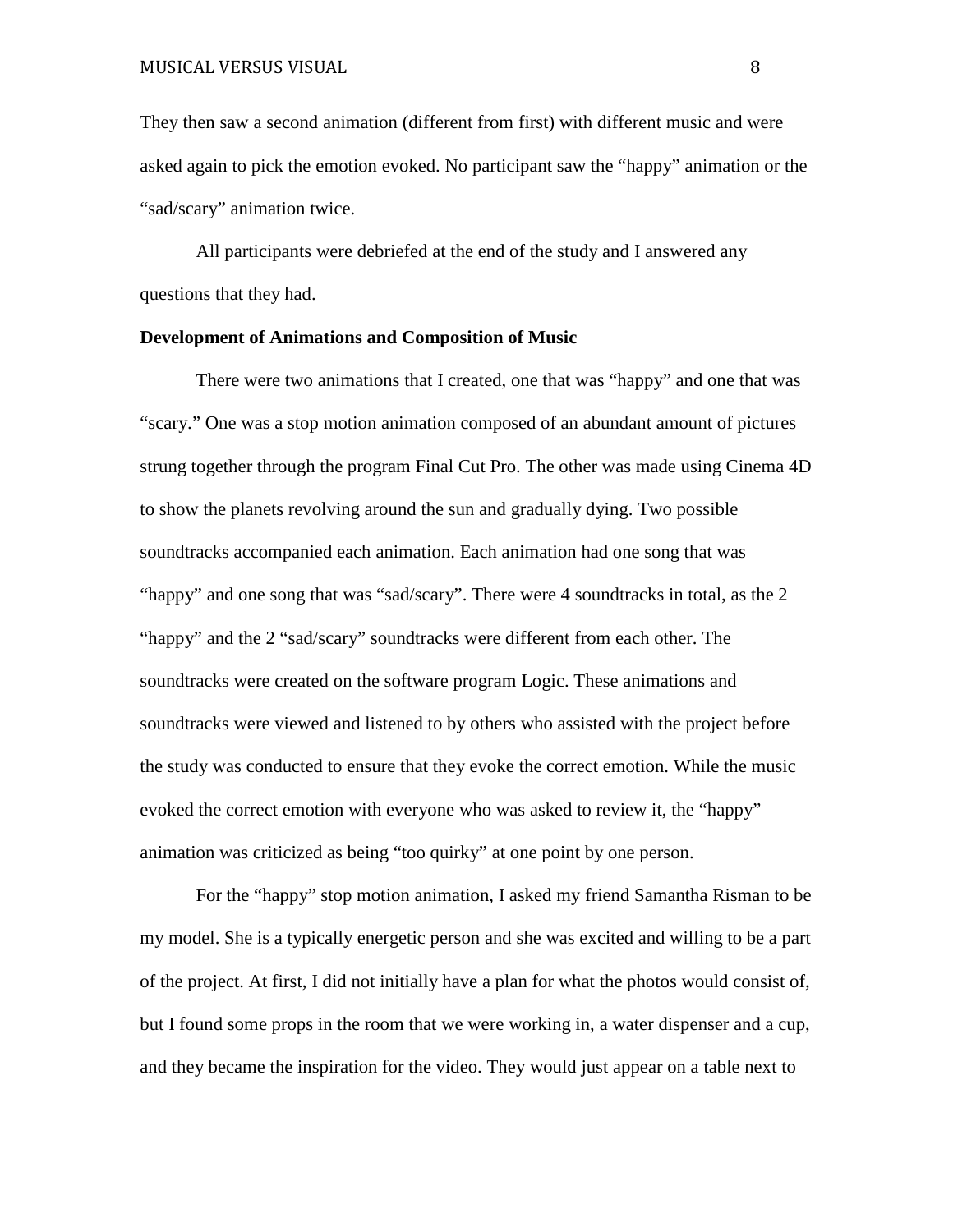my friend and she would react to it in a funny way. I wanted the video to have a clear beginning and end as well, so I asked her to start by waking up and end with going through a door at the end that would remove her from the situation. While in theory, the concept sounded simple, it ended up being confusing to some, as it did not have a clear plot. My goal was for it to be "happy," but some people that were part of the study found it weird and confusing because there was no story line to follow and my friend's reactions weren't funny to everyone. This confusion may have affected the results for the trials that used the "happy" animation.

When first creating the "sad/scary" animation, I wanted it to relate to most people. Therefore, I thought that a common sadness or fear that most people face is the future. The common future that will scientifically inevitable happen is that the universe will in some way as we know it be destroyed, even if that does not happen for millions of years. I created an animation with that theme in mind. I wanted to gradually get into that idea though, so I started off simply by having the planets move around the sun in a typical orbit. About halfway through, the planets began to explode and dissolve and at the end, the sun imploded on itself. I created the planets myself by using Photoshop and they appeared somewhat realistic. I knew that with the type of video I wanted to show, it would not be taken seriously if it was too cartoonish or unrealistic. I edited all of the planets to reflect their actual size and speed of orbit and rotation. I researched how each planet moves around the sun and on its axis as well as in which direction. All of these additional details added to the realism of the piece; even if the participants didn't know the exact size of all of the planets, they likely know a few facts and I wanted to keep in line with the real science as much as I could. The sun was made in Cinema 4D by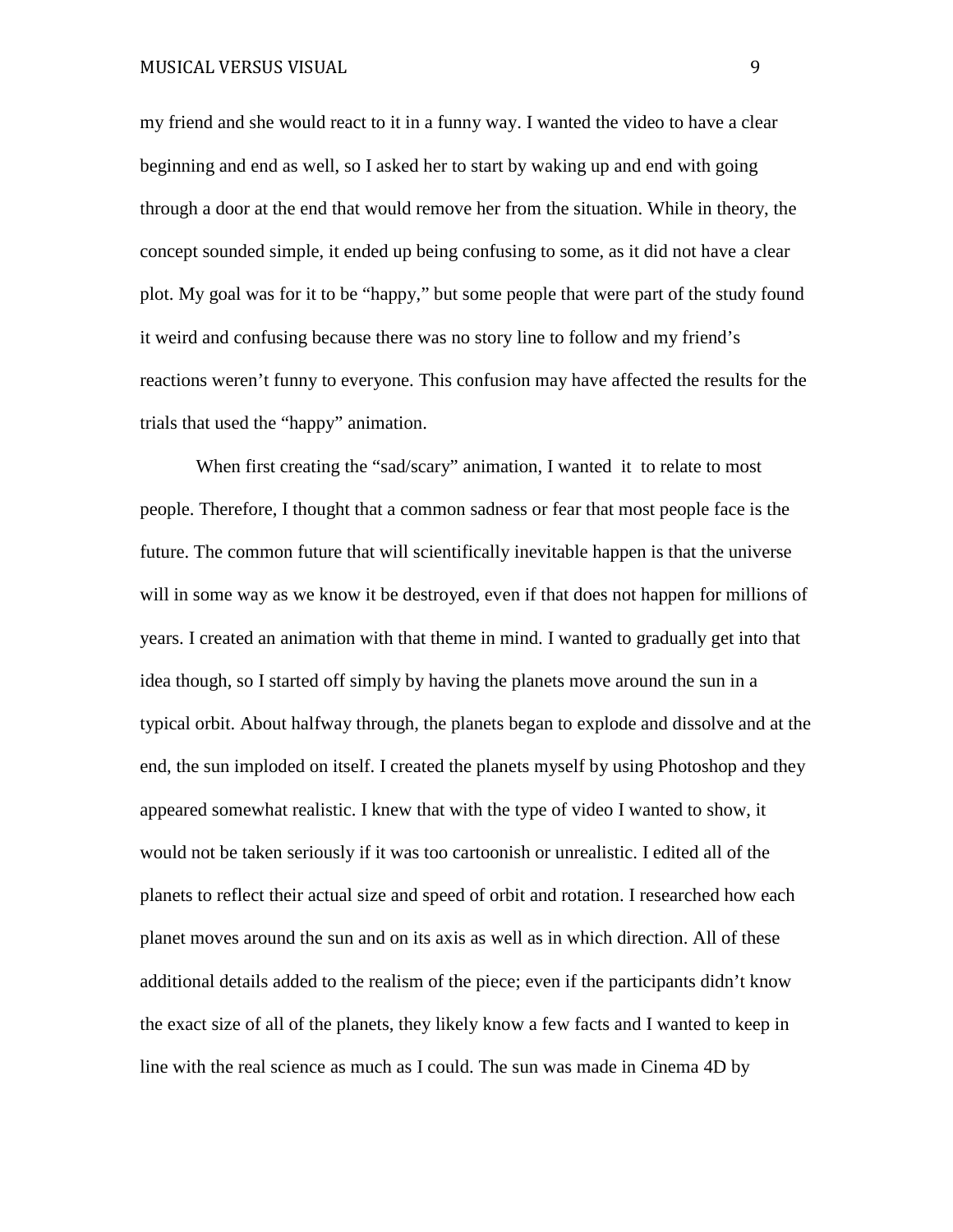layering multiple lights that was also realistic enough; however, as it was not a solid object, one could see the planets through it if the planets were behind the sun opposite of the "camera." That limited the angles that I was able to choose from at certain points while creating the animation, but I had no complaints that would lead me to believe that it affected the final product in anyway.

The four soundtracks were all created on a program called Logic with music theory and what I have learned in my classes in the back of my mind. While I wanted two soundtracks to be "sad" and two to be "happy," there are different types of sad and happy. Therefore, I watched each video a few times, noted how long it was and decided what exact emotion would pair best with the video. For the happy video, I decided that it reminded me a bit of a child, as my friend's reactions were playful and exaggerated. I worked on the "happy" soundtrack with that in mind and created what I believed to be a playful track. I split up the video into certain parts in which my friend, Sam, is doing the same thing for a short amount of time. For example, she was waking up in the video for some time, and then she was reacting to the appearance of the cup, etc. At each point that I split up the video, I would change the music slightly to a different pattern. I also added some more playfulness with a gong-like sound happening when something unusual happened, such as the appearances of the cup and water dispenser. My main instruments were flutes and clarinets with some added bass at certain points in the song. Flutes often portray something light and playful, but I needed the clarinets to balance out the sound so there weren't too many higher pitches. The bass added even more lower pitches as too many high pitches can come off as irritating. The entire soundtrack was free rhythm as it was meant to follow the video, not a specific tempo.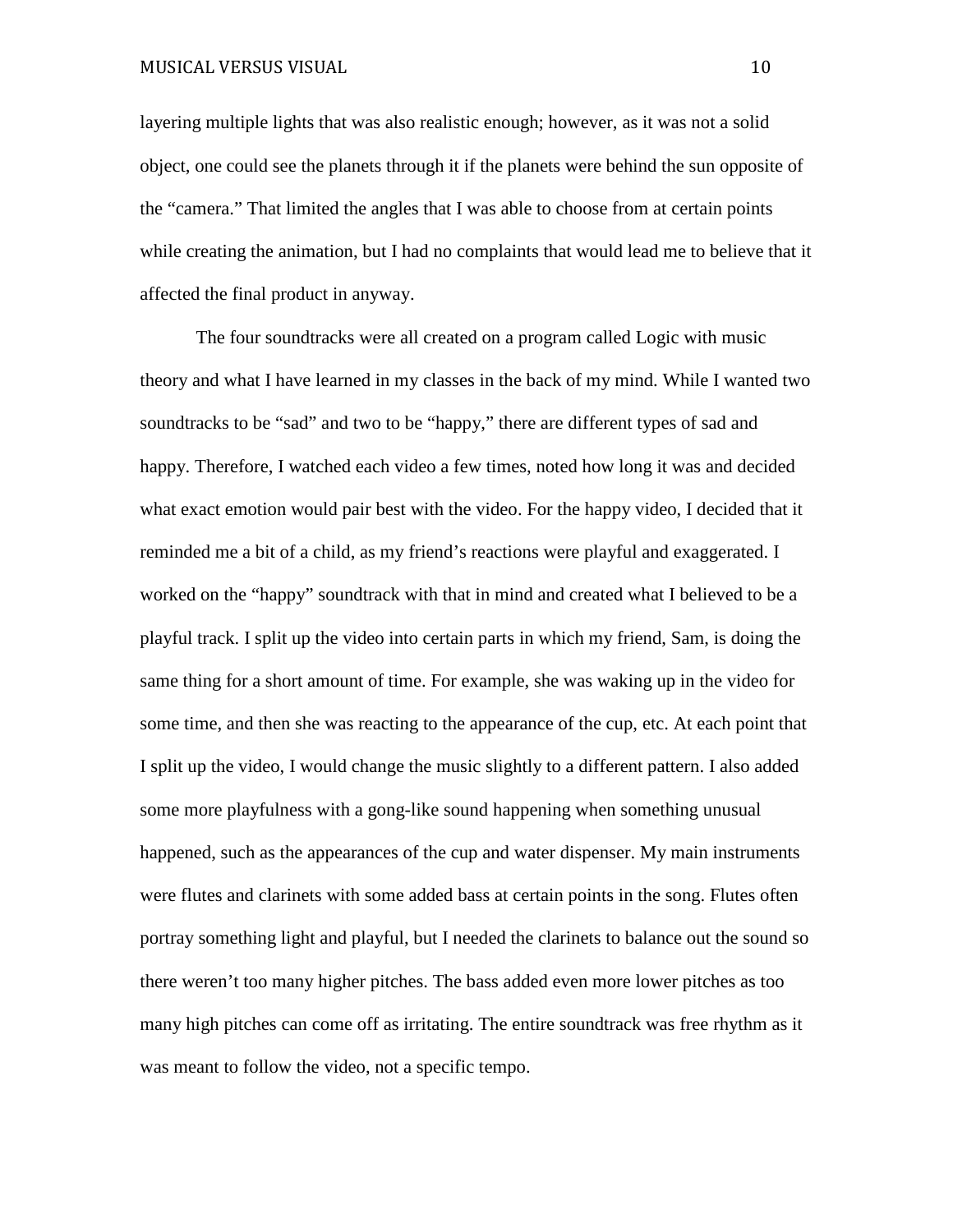The best "sad" emotion that I thought would pair up with the "happy" video was nostalgia. Due to the playfulness and child-like reactions that my friend portrays in the video, nostalgia was the best "sad" emotion to pair up with it, as I knew adults would be watching the video. I started off with a soft piano for when my friend was waking up in the video. I slowly added in a full set of strings that slowly built up a presence within the track. I also made the song slower as slower tracks typically lend to a sadder or more serious sound. This track was also in free rhythm, but held more of a tempo than the "happy" song. The song repeats a large set of chords on the piano a few times with strings often times doubling up on a octave difference of the piano's chords, which adds an additional tug on the heart and emphasizes those notes. Many of the chords were minor chords, which typically has a "sadder" ring to it.

The sad soundtrack for the sad animation had a similar instrumentation to the sad soundtrack for the happy animation, because I felt that it had worked well with the previous video. However, the sound itself is very different. The soundtrack starts off with singular notes and barely plays any chords. The strings often play a different note than the piano, which provides dissonance. This effect evokes a more anxious sound rather than being sad. The tempo is also slow for this soundtrack. The sound was meant to be fearful and somewhat serious in order to pair up with the solemn theme of the video.

The happy soundtrack for the sad animation was a little bit trickier for me. I had difficulties in figuring out which type of happy would play off well with my sad animation. I ended up going for a space-feel, which mainly includes multiple synthesizers. The electronic feeling of the synthesizers is often a sound that can be heard with movies dealing with space or the future. The basic sequences that I looped were not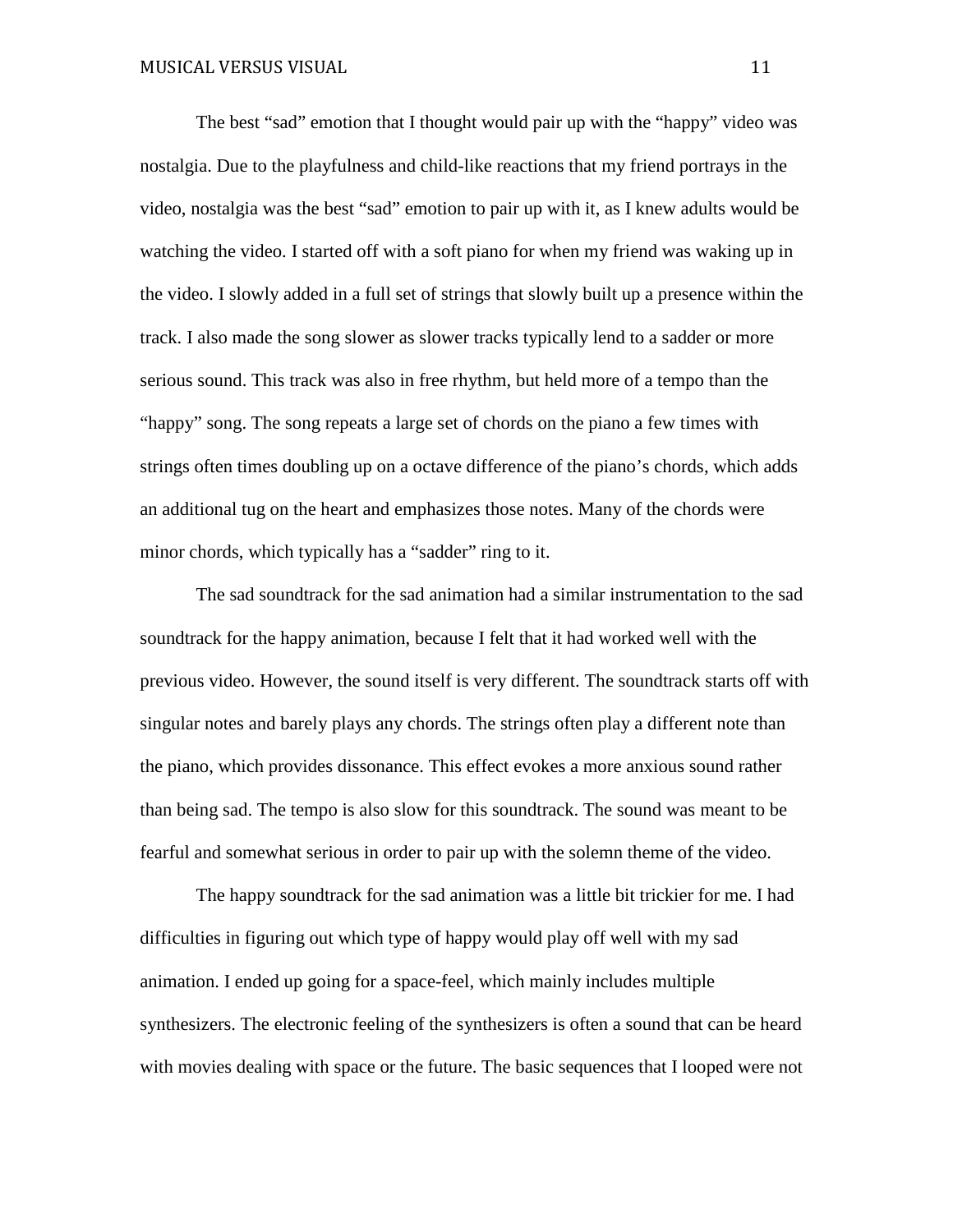enough to provide a happy sound though; for that, I needed a faster tempo track with many major keys in it. Some of those that were verifying that the music supplied the correct emotion pointed out the track and said that if it hadn't been in there, they would not have gotten the happy feeling as the rest of it was more calming than anything else. With the added peppy synth though, people said that they thought it evoked happiness.

## **Issues with the Study**

The study took place over two different dates with the four different stimuli being tested each day. The plan was for participants to come to a room equipped with a computer projection and speaker set-up on campus. For the first date, the projector was set up as expected, but the computer did not have the program QuickTime, which is the program that was supposed to be used to present the videos. The only version of the video that I had at the time was off of my email, but the soundtracks were not attached. Therefore, for the first date of the study, the video had to be played separately from the soundtrack. This could have tipped off some participants as to what the study was about, which may have affected how much they pay attention to the soundtrack, which may have impacted the emotion they chose. In addition the sad video on my email was titled "sad," which may also have affected participants' decision on what emotion to circle as well. Since the soundtrack had to be played separately from the video, the sound was not exactly where it was supposed to originally be in regards to the video. For example, a specific ringing sound would be about a second early when one is watching the video. I am unaware as to whether that affected participants or not, but it is a notable point. For the first stimuli on the first date, there were some technical difficulties, which resulted in some delays as well. While the participants were kind about it and we ended on time, the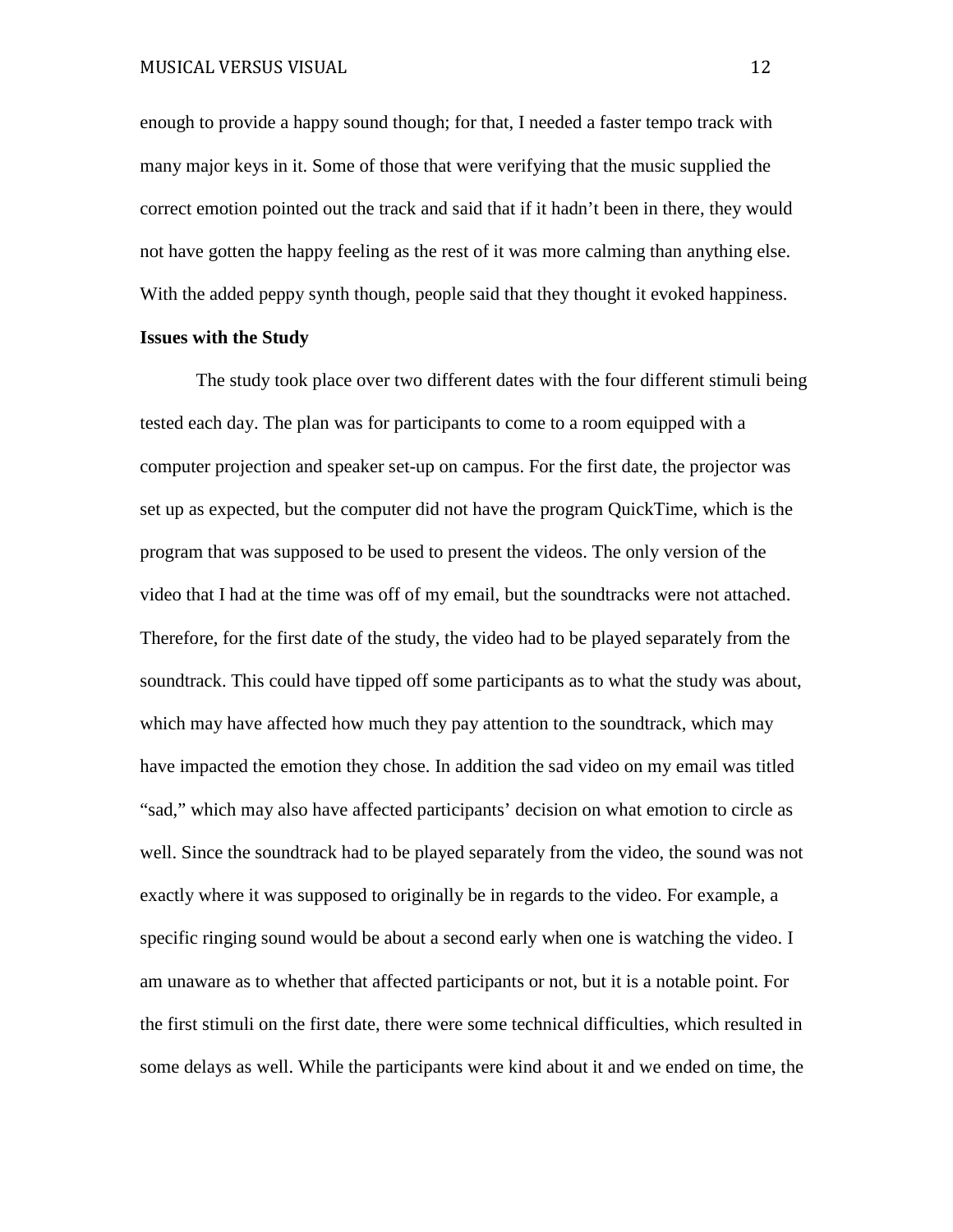delay may have irritated some of them or made them anxious, which could have affected how they feelt going into the study and what emotion they ended up choosing. Even after the technical difficulties were fixed, one should take into account that the original emotion that they had been feeling throughout the day could have affected how they felt while watching the video. If someone was having a bad day and feeling sad or angry, then saw my videos, their negative feelings may have stayed with them and affected the way they saw the video. During the fourth stimuli on the first date, one girl's phone went off and one boy was asking questions and making commentary throughout the videos, which may have affected how much they listened to the soundtrack, potentially not affecting the emotion they felt in the way it was intended.

On the second date, since my advisor and I were now aware of the lack of QuickTime on the projector, I brought my own laptop and set it up there. The maximum amount of people per stimuli that day was eight, so there was not a problem as to whether people could see the screen or not. I did also double check that everyone could see the screen by asking and I put it at the loudest volume before presenting the video. The participants were sitting around a rectangular table while I was sitting at one end of the table with the laptop. Though it was not initially how we were hoping to present the videos, it worked out nonetheless. On this date, all of the participants watched the videos played correctly with the different soundtracks, even though it was off of a smaller screen than desired. In the middle of one of the stimuli, while the first video was playing, a girl who was late came in and I asked if she could give us a minute. I then asked her to come in before the second video began. I asked her to sign the consent form and then I played the second video of the stimuli. Once all of the other participants for that stimulus left, I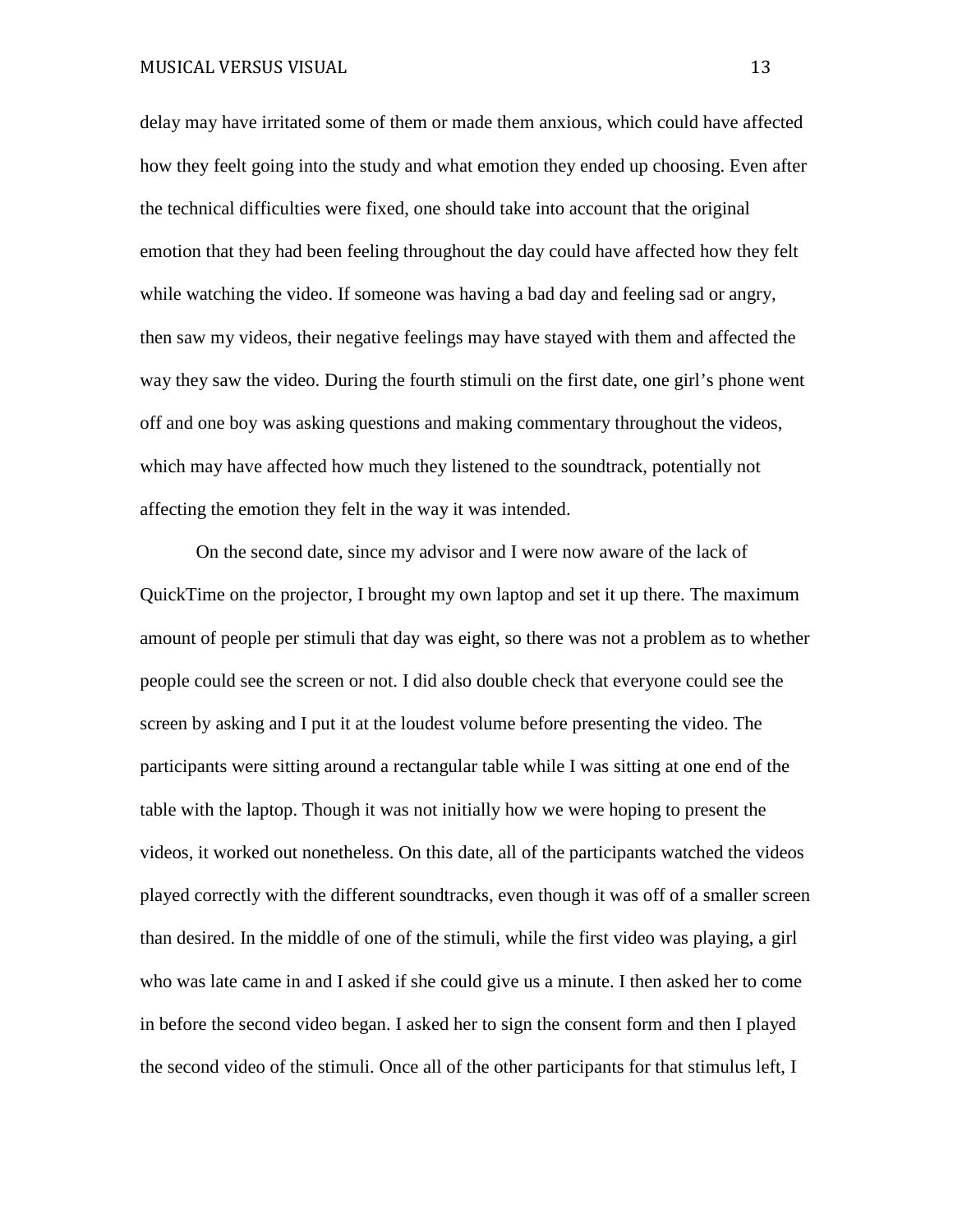played the other video for her. She was the only one to have the videos played in that order and while I do not believe it would have any affect on her emotions, I thought that the discrepancy should be noted. Another girl that participated that day knew the friend that I had used as my model for the happy stop motion animation. No one else mentioned knowing her, but that may have also had an affect on the one girl's emotions depending on how she feels about my friend.

The study ended up having 37 participants with 4 males and 33 females. Participants were mainly students who needed to get credit for participating in studies, which is a requirement for students in the *Introduction to Psychology* classes. All participants were over the age of 18, were students at Ramapo College of New Jersey and were young adults. The four stimuli that were available were randomly assigned to one of the four groups that were doing the study for the two available dates. Each stimulus was done once on each date.

#### **Results**

When the song and animation were both created to be "happy" stimuli, participants were equally likely to experience anger, happiness, and disgust,  $\chi^2(2, N=$  $24$ ) = .88,  $p = .64$ . It appears that there were individual differences in how this animation and music combination impacted people.

When the song was "happy" but the animation was more solemn, participants were equally likely to experience sadness, happiness, and fear,  $\chi^2$  (2,  $N = 22$ ) = 2.58,  $p =$ .28. Once again, the animation and music combination struck people differently; even though the modal response  $(N = 11)$  was to say "happiness," consistent with the music, there were 11 other participants experienced a negative emotion.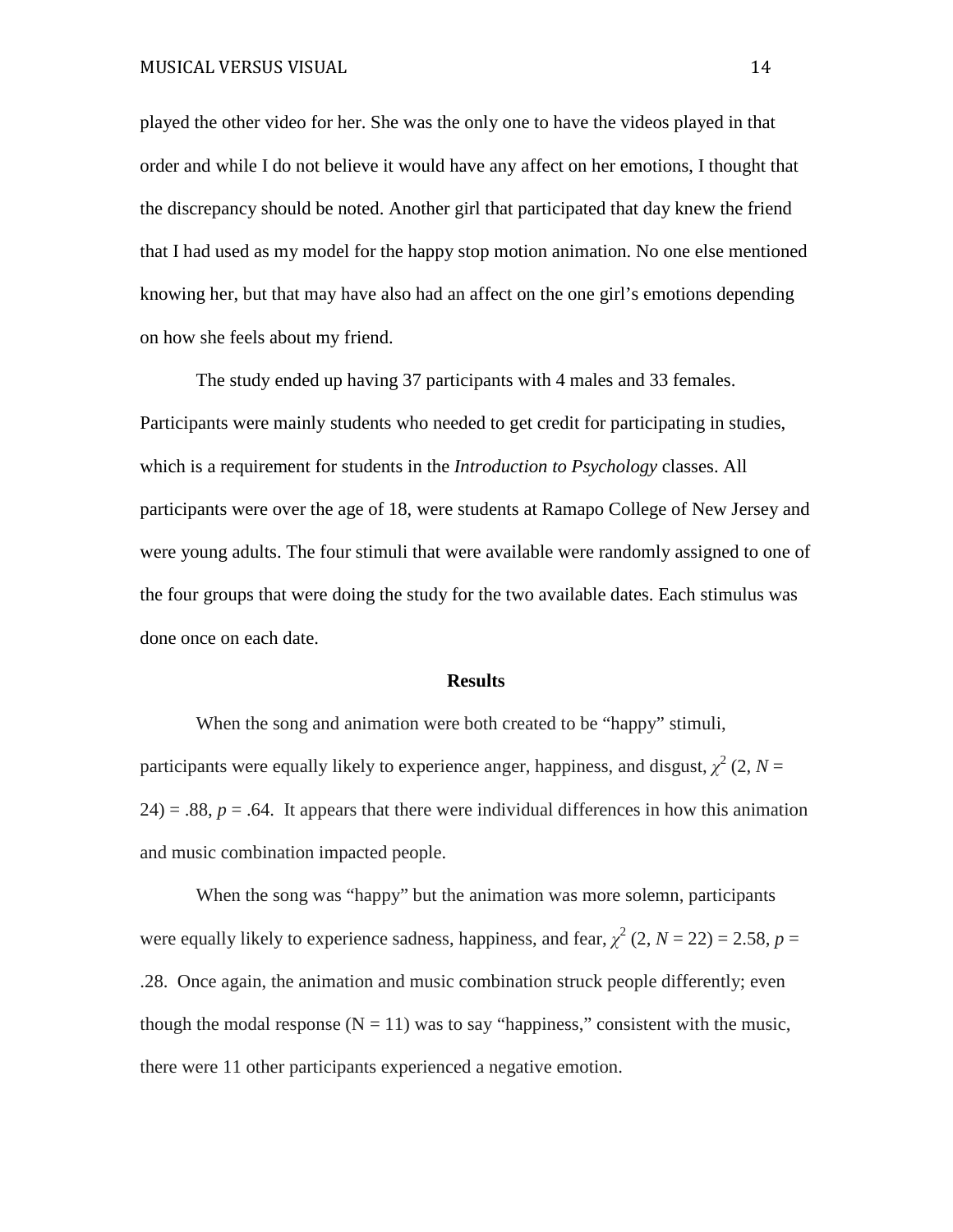For the sad song and happy animation combination, the most common emotion experienced was disgust, rather than sadness or happiness, albeit not significantly so,  $\chi^2$  $(3, N = 12) = 4.67$ ,  $p = .20$ . Perhaps the perceived mismatch between the visual and musical cues created a feeling of discomfort. Combining the negative emotions, 11 participants experienced something negative and only 1 experienced happiness, χ2 (1, *N*  $(12) = 6.76$ ,  $p = .01$ , a significant effect. In this case, the music appeared to have more impact than the animation.

Finally, for the sad song with solemn animation, most participants experienced sadness,  $\chi^2$  (3, *N* = 15) = 11.40, *p* = .01, as was expected. See Table 1.

|           | <b>FIEQUETICIES OF EMPLOIDITS LADIESSED by AMMIDION UNU MUSIC TYPE</b> |           |                    |                  |  |  |  |  |
|-----------|------------------------------------------------------------------------|-----------|--------------------|------------------|--|--|--|--|
|           | <b>Type of Animation</b>                                               |           |                    |                  |  |  |  |  |
|           | Happy                                                                  |           |                    | Sad              |  |  |  |  |
|           | <b>Happy Music</b>                                                     | Sad Music | <b>Happy Music</b> | <b>Sad Music</b> |  |  |  |  |
| Emotions  |                                                                        |           |                    |                  |  |  |  |  |
| Anger     | 8                                                                      | 0         |                    |                  |  |  |  |  |
| Sadness   |                                                                        | 3         | 5                  | 9                |  |  |  |  |
| Happiness | 10                                                                     |           | 11                 | 4                |  |  |  |  |

Fear 0 2 6 1 Disgust 6 6 6 0 0

Table 1. *Frequencies of Emotions Expressed by Animation and Music Type*

## **Discussion**

When there was a different impact between music and visual, music had more impact as I hypothesized. However, that was true for only one of the mismatch combinations. For the happy music, solemn visual there was no dominant effect of music. There was, though, a difference in reaction when one contrasts the happy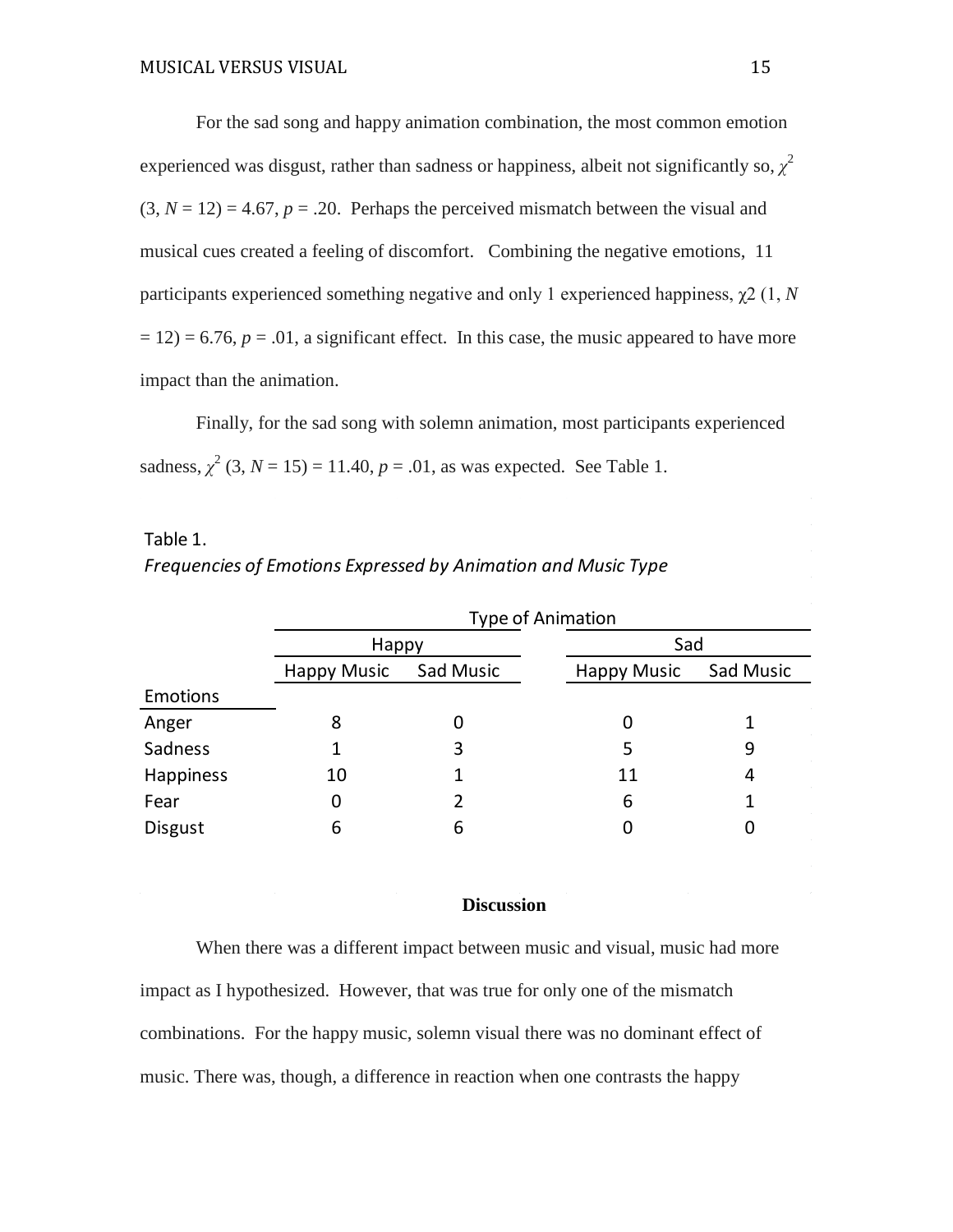animation, happy music to happy animation, sad music. They do not have the same reactions, so the music did make a difference. The same is true for the sad animation; the music made a difference there as well, although not statistically strong.

Given these results, it is possible that the animations simply did not appear happy or sad to all the participants as they were meant to be, regardless of the music. This can especially be seen with the happy animation, as even with the happy music, there was not a majority of participants that found it to be happy. In fact, one person went into a bit of detail when explaining his decision to mark "disgust" and he referenced certain actions that the girl did in the happy animation, such as pour water on the floor, touch it and inspect it. Others simply said that they felt confused by the mismatched combinations.

When considering the sad animation, more people checked off that they were happy with the happy soundtrack than those with the sad soundtrack. Even though happiness was not the majority for the sad animation, happy soundtrack, a larger number of participants circled happy. This supports the idea that music can affect a visual stimulus, even if it did not pertain to everyone. Everyone is different and likely not to react to the same stimuli in the same way.

#### **Significance**

This study tested to see if people would be affected by a musical element with a visual stimulus. Specifically, I wanted to test which form of art is stronger. While it likely depends on the individual, some people seemed to be subtly impacted by the music. The study supported the idea that the soundtrack can impact what the person feels, which can and is likely used for real world applications. For example, all movies have soundtracks that are likely trying to get their audience to feel a certain way. If the main character in a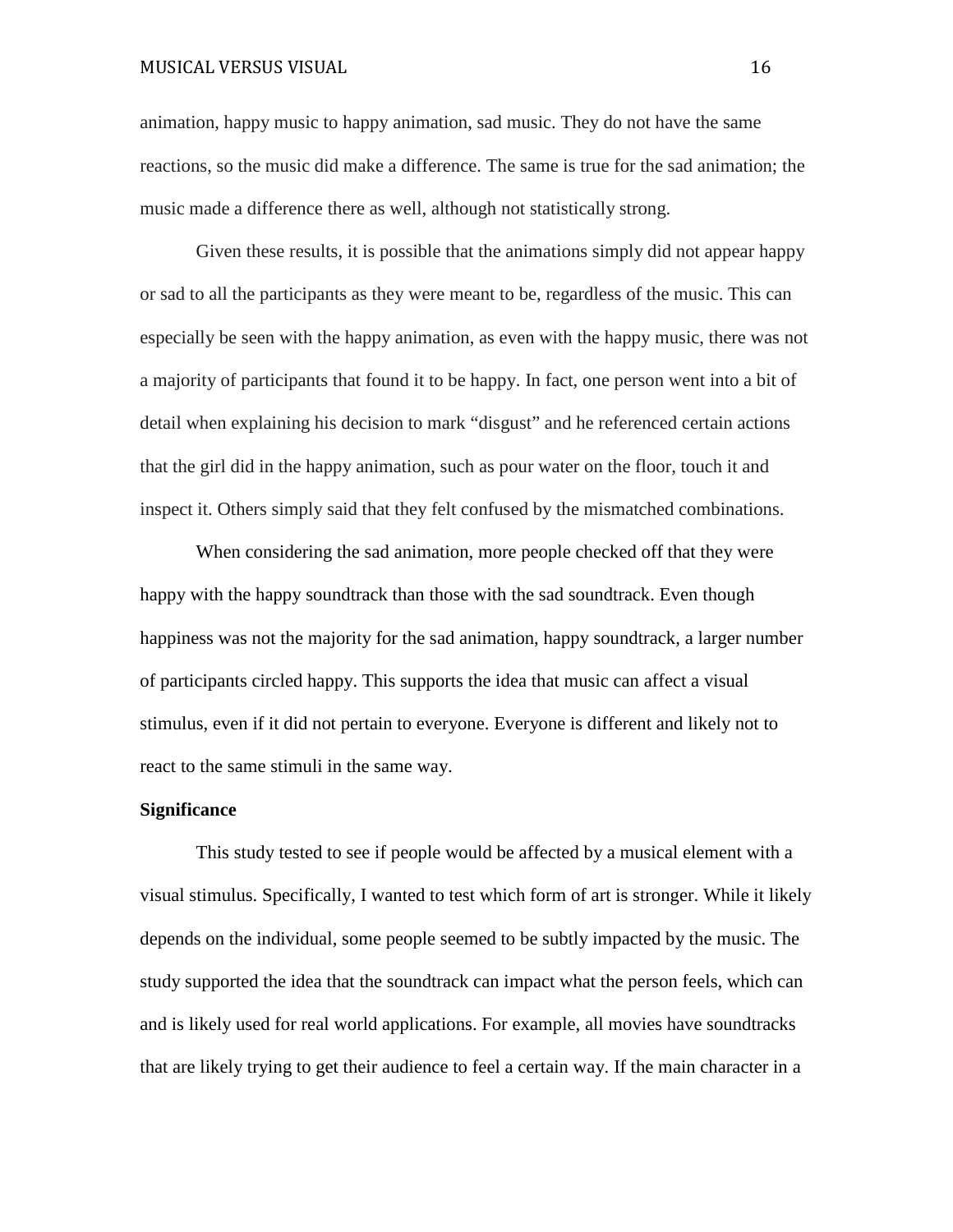movie is feeling anxious, the soundtrack might reflect that and attempt for the audience to feel the same way. They may add a gradually rising heartbeat, or some dissonant tones. It also demonstrates how much the arts can impact our emotions. People can binge watch television shows, because the story might be relatable or interesting or dramatic; they want to see it. People have favorite songs, artists, and actors because we are likely all impacted by the arts and what they can make us feel.

## **Future**

If this study were to be redone, it would be very beneficial to create materials that everyone agrees is happy or sad as intended. While others checked my materials before the study, I would suggest using a larger pretest group to determine whether the materials support the emotion they are expected to evoke. Additionally, the technical difficulties were not part of the plan, but checking the computer's programs beforehand would have been in my best interest. While this project was intended for my honors thesis project and was therefore held on the campus of Ramapo College of New Jersey, some diversity in gender and age would produce much better, more reliable results. Although similar studies have been done in the past, the idea of visual versus musical is still a rather new topic and one that is difficult to test psychologically as everyone's opinions and likes are different. I hope that as more research comes out, we will begin to see the true effects of the arts on people's lives.

#### **Appendix A**

#### **Consent Statement**

Thank you for volunteering for this study. Today you will be viewing two short videos with accompanying audio. After each video, you will be asked to pick the emotion that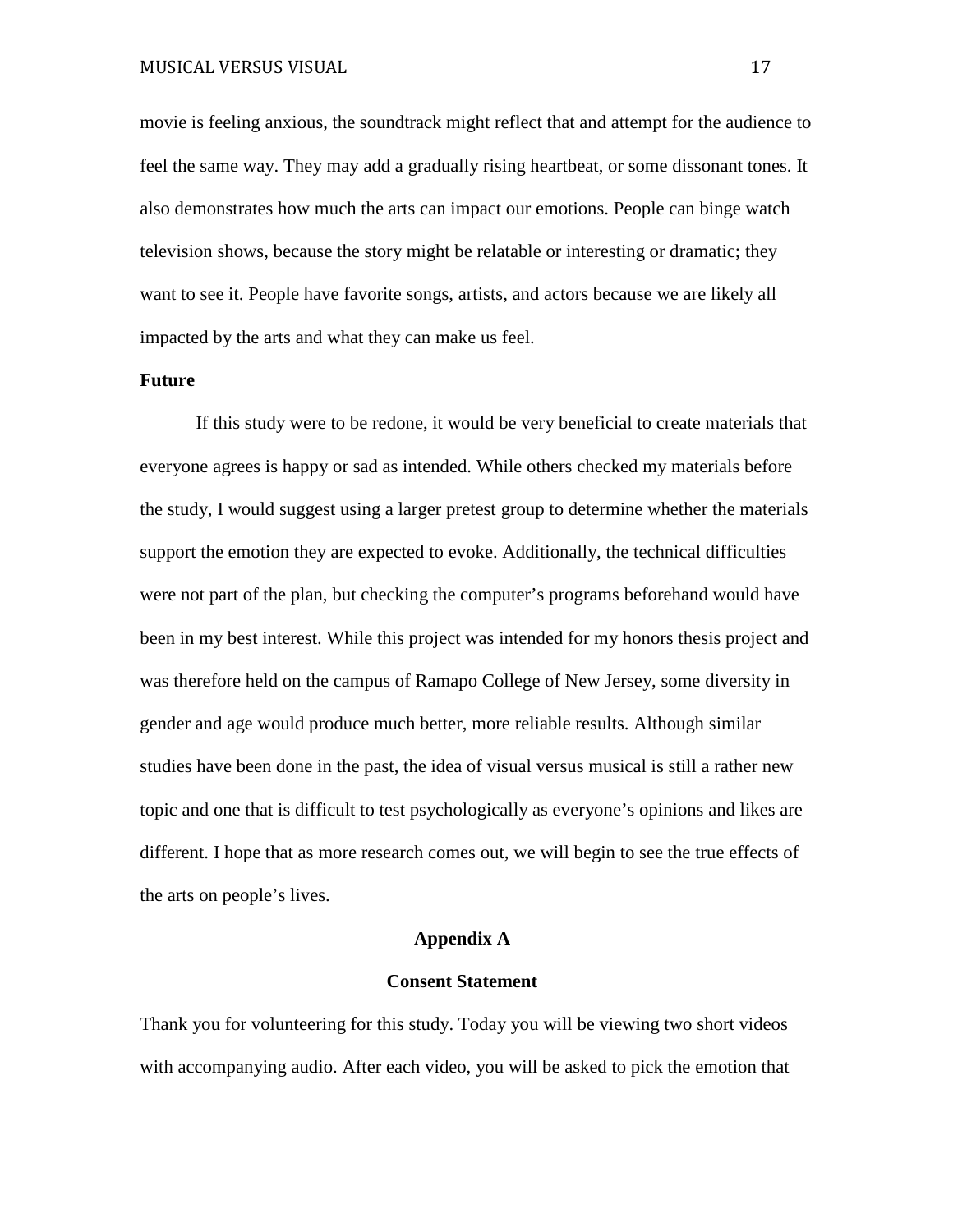was evoked from a list. The entire study will be completed in approximately 5-10 minutes. There are no risks in participating, but you can stop at any time if desired, without any penalty. All responses will be kept confidential. Some students (including Introduction to Psychology students) may get class research credit for participating. If not, the only benefit will be an interesting experience.

Ariana Rivera is doing the research for an honors project and you may contact her via email at [arivera7@ramapo.edu](mailto:arivera7@ramapo.edu) with any questions. You may also contact the faculty advisor, Donna Crawley, at [dcrawley@ramapo.edu.](mailto:dcrawley@ramapo.edu) This research has been approved by the Ramapo College IRB (approval # \_\_\_\_),

Dr. Jacqueline Braun, chair [\(jbraun@ramapo.edu](mailto:jbraun@ramapo.edu)). You must be at least 18 years of age to participate.

Please sign below giving your consent to participate in this study. Thank you for your time.

| $\sim$<br>$\mathbf{M}$<br>mme |  |
|-------------------------------|--|
|-------------------------------|--|

Print your name: \_\_\_\_\_\_\_\_\_\_\_\_\_\_\_\_\_\_\_\_\_\_\_\_\_\_\_\_\_\_\_\_\_\_\_\_

# **Appendix B**

# **Survey**

## **Video 1**

Please indicate the emotion that you experienced the most as you watched the first video sequence.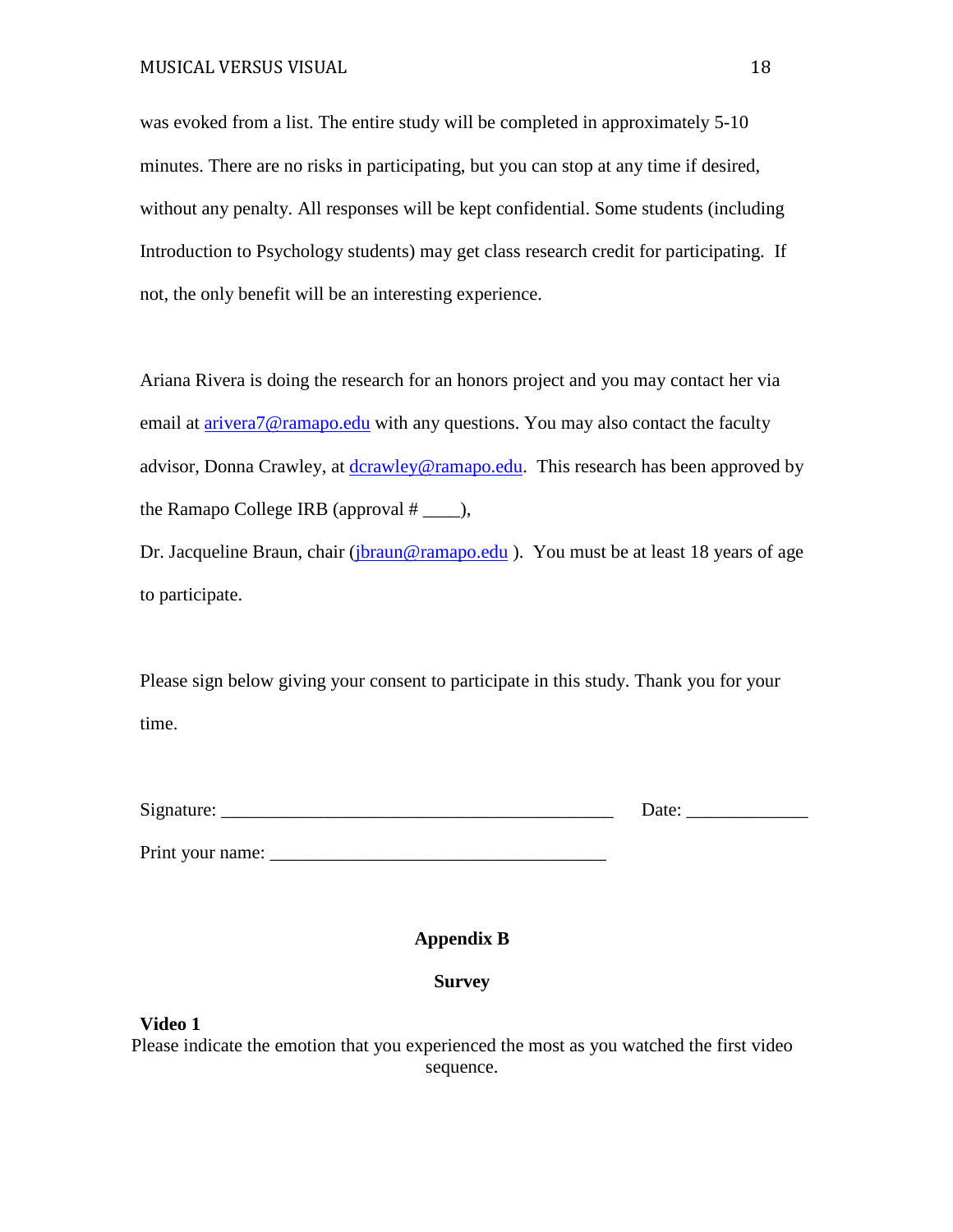Please circle the word below that best describes your emotional reaction to this video**.**

| Anger<br><b>Sadness</b> | <b>Happiness</b> | Fear | <b>Disgust</b> |
|-------------------------|------------------|------|----------------|
|-------------------------|------------------|------|----------------|

# **Video 2**

Please indicate the emotion that you experienced the most as you watched the first video sequence.

Please circle the word below that best describes your emotional reaction to this video**.**

|  | Anger | <b>Sadness</b> | <b>Happiness</b> | Fear | <b>Disgust</b> |
|--|-------|----------------|------------------|------|----------------|
|--|-------|----------------|------------------|------|----------------|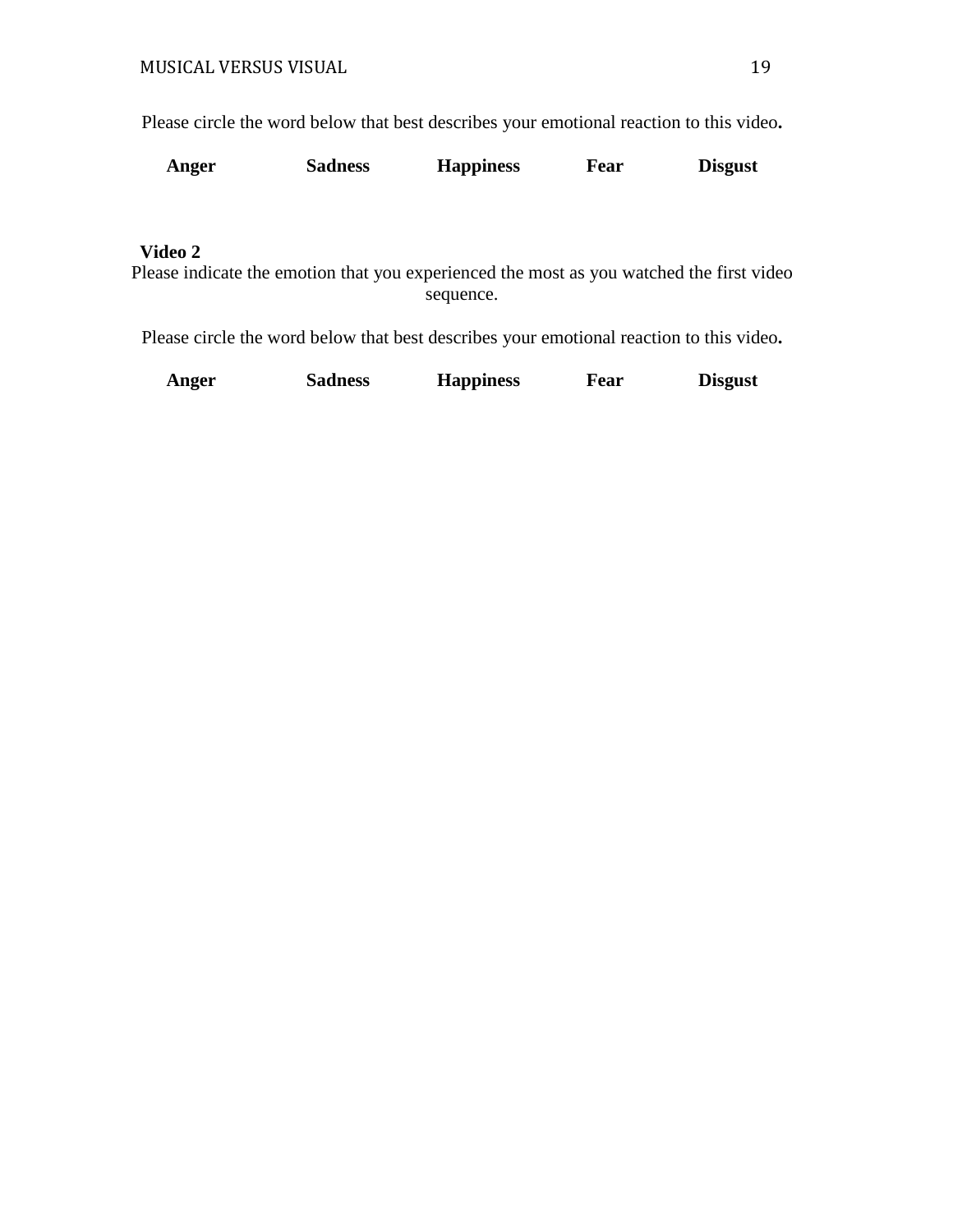## **References**

Baumgartner, T., Esslen, M., & Jäncke, L. (2005). From emotion perception to emotion experience: Emotions evoked by pictures and classical music. *International Journal of Psychophysiology*, *60*, 34-433.

Baumgartner, T., Lutz, K., Schmidt, C.F., & Jäncke, L. (2006). The emotional power of music: How music enhances the feeling of affective pictures. *Brain Research*, *1075*, 151-164.

[Jeong, J.W.](https://www.ncbi.nlm.nih.gov/pubmed/?term=Jeong%20JW%5BAuthor%5D&cauthor=true&cauthor_uid=21073970), [Diwadkar, V.A.](https://www.ncbi.nlm.nih.gov/pubmed/?term=Diwadkar%20VA%5BAuthor%5D&cauthor=true&cauthor_uid=21073970), [Chugani, C.D.](https://www.ncbi.nlm.nih.gov/pubmed/?term=Chugani%20CD%5BAuthor%5D&cauthor=true&cauthor_uid=21073970), [Sinsoongsud P.](https://www.ncbi.nlm.nih.gov/pubmed/?term=Sinsoongsud%20P%5BAuthor%5D&cauthor=true&cauthor_uid=21073970), [Muzik, O.](https://www.ncbi.nlm.nih.gov/pubmed/?term=Muzik%20O%5BAuthor%5D&cauthor=true&cauthor_uid=21073970), [Behen,](https://www.ncbi.nlm.nih.gov/pubmed/?term=Behen%20ME%5BAuthor%5D&cauthor=true&cauthor_uid=21073970)  [M.E.](https://www.ncbi.nlm.nih.gov/pubmed/?term=Behen%20ME%5BAuthor%5D&cauthor=true&cauthor_uid=21073970), [Chugani, H.T.](https://www.ncbi.nlm.nih.gov/pubmed/?term=Chugani%20HT%5BAuthor%5D&cauthor=true&cauthor_uid=21073970), & [Chugani, D.C.](https://www.ncbi.nlm.nih.gov/pubmed/?term=Chugani%20DC%5BAuthor%5D&cauthor=true&cauthor_uid=21073970) (2011). Congruence of happy and sad emotion in music and faces modifies cortical audiovisual activation. *NeuroImage, 54*(4), 2973-2982*.* Retrieved

from [www.sciencedirect.com/science/article/pii/S1053811910014473.](http://www.sciencedirect.com/science/article/pii/S1053811910014473)

- Mitchell, L. A., MacDonald, R. A. R., & Knussen, C. (2008). An investigation of the effects of music and art on pain perception. *Psychology of Aesthetics, Creativity, and the Arts, 2*(3), 162-170. [http://dx.doi.org/10.1037/1931-3896.2.3.162](http://psycnet.apa.org/doi/10.1037/1931-3896.2.3.162)
- Patrik, N. J. & Sloboda, J. A. (Eds.) (2001). *Music and Emotion: Theory and Research.* Oxford, U.K.: Oxford University Press.
- Pearce, M. T. & Halpern, A. (2015). Age-related patterns in emotions evoked by music. *Psychology of Aesthetics, Creativity, and the Arts, 9* (3), 248-253.
- Shank, J. S. (2003). *The effect of visual art on music listening.* University of Kentucky Doctoral Dissertations, 397. Retrieved from https://uknowledge.uky.edu/gradschool\_diss/397

Zadra, J.R., & Clore, G.L. (2011). Emotion and perception: The role of affective